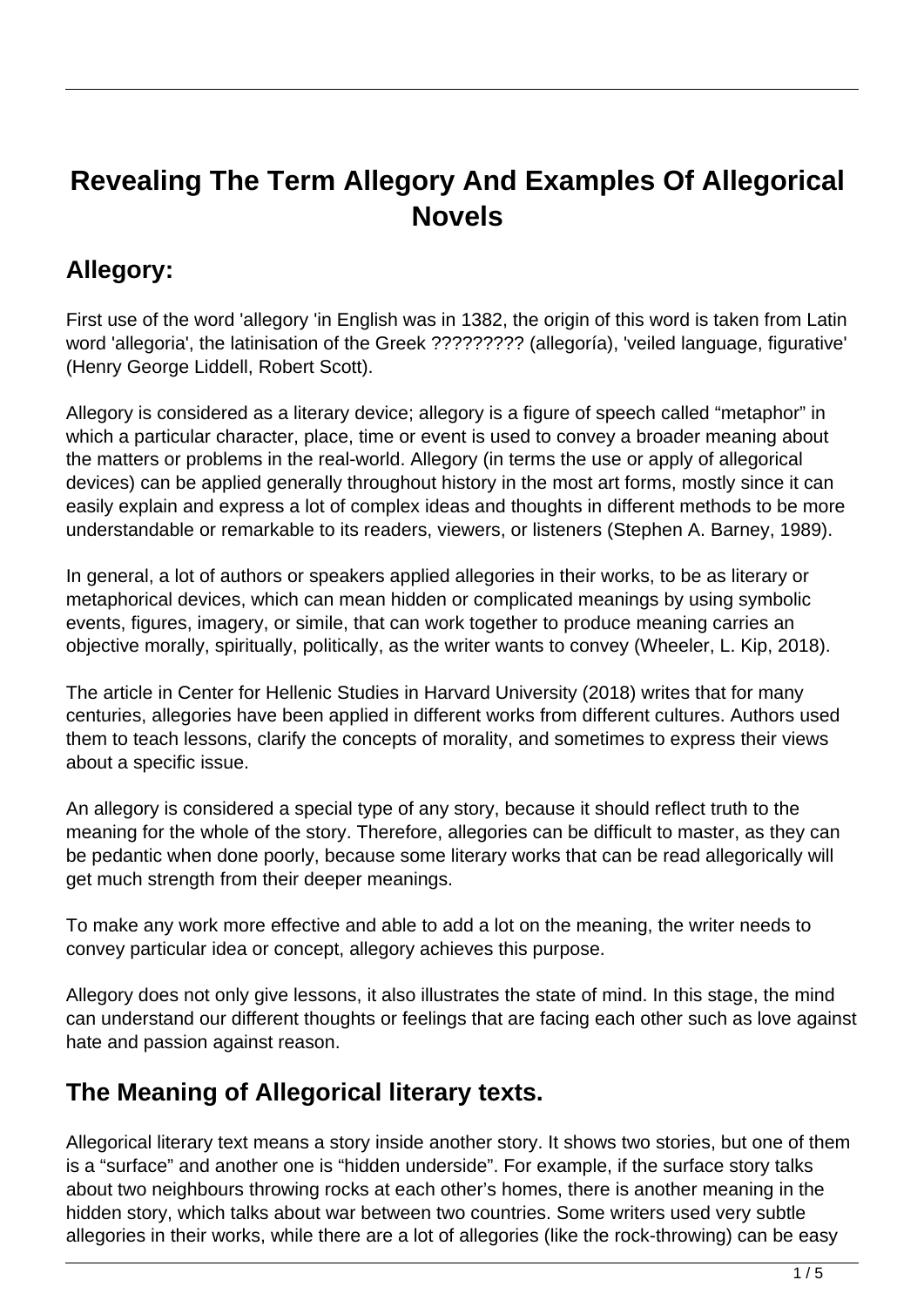understandable and more obvious to the readers.

Most of literary texts that contain allegory, its hidden story related to something political, religious, or morality, and the majority of them are complex issues and difficult to be understood directly. Several authors suppose that these issues can be easier to think about them through transferring them into allegorical form, which make them easier to understand and fun to read than complicated philosophical arguments.

Allegory in literary texts is extremely helpful and expressive device, because it is used to deliver secret messages easily and to say things that writers could not say them any other way (Glossary of Literary Terms).

According to Kirszner and Mandell (2016), they said: Allegory in literary texts used to communicate a set of guidelines, messages, ethical or moral principles through combining it in the narrative in which the characters, events and places symbolize particular ideas, values, traits and other abstractions. In other words, we can say it is one literary work, novel or story, but it has two similar and consistent types of meaning – one of them will be literal and the other one is figurative.

#### **Literary texts can contain two types of allegory:**

- Allegorical figure: when the author uses a character, object, place, or event to reflect the allegory. For example: the character Faith reflects religion in "Young Goodman Brown".
- Allegorical framework: when the author use set of ideas in his work to convey the allegory's message.

Allegory texts are complete stories that include characters and events to stand for an abstract idea or an event (Davis, 2014).

Situations of these allegories normally have been used to show how objects, persons, and actions can represent deeper purpose that writer wants to convey in a story. Such a lot of early authors as Plato, Apuleius, Cicero and Augustine added allegories in their works (James, J. 2016).

## **Examples of novels which are allegorical:**

#### **1- Animal Farm novel**

Animal Farm is considered one of popular allegorical novels which describe the history of the Soviet Union from 1917, it was written By George Orwell during World War II. Through this fictional story, the events represent real ones, but on a smaller scale. Orwell has portrayed the original ideals of the revolution, gave a close example of domination and submission, and he also exposes the main idea of political corruption.

Allegory is reflected in the novel obviously. Firstly, Animal Farm represents Russia/USSR, and the other characters (pigs, animals and people) represent leaders, commands, kings, etc. For example, Old Major is the oldest boar in the farm; his dream to make all animals equal and do not live to serve humans. Old Major represents Karl Marx and his dream presents the evils of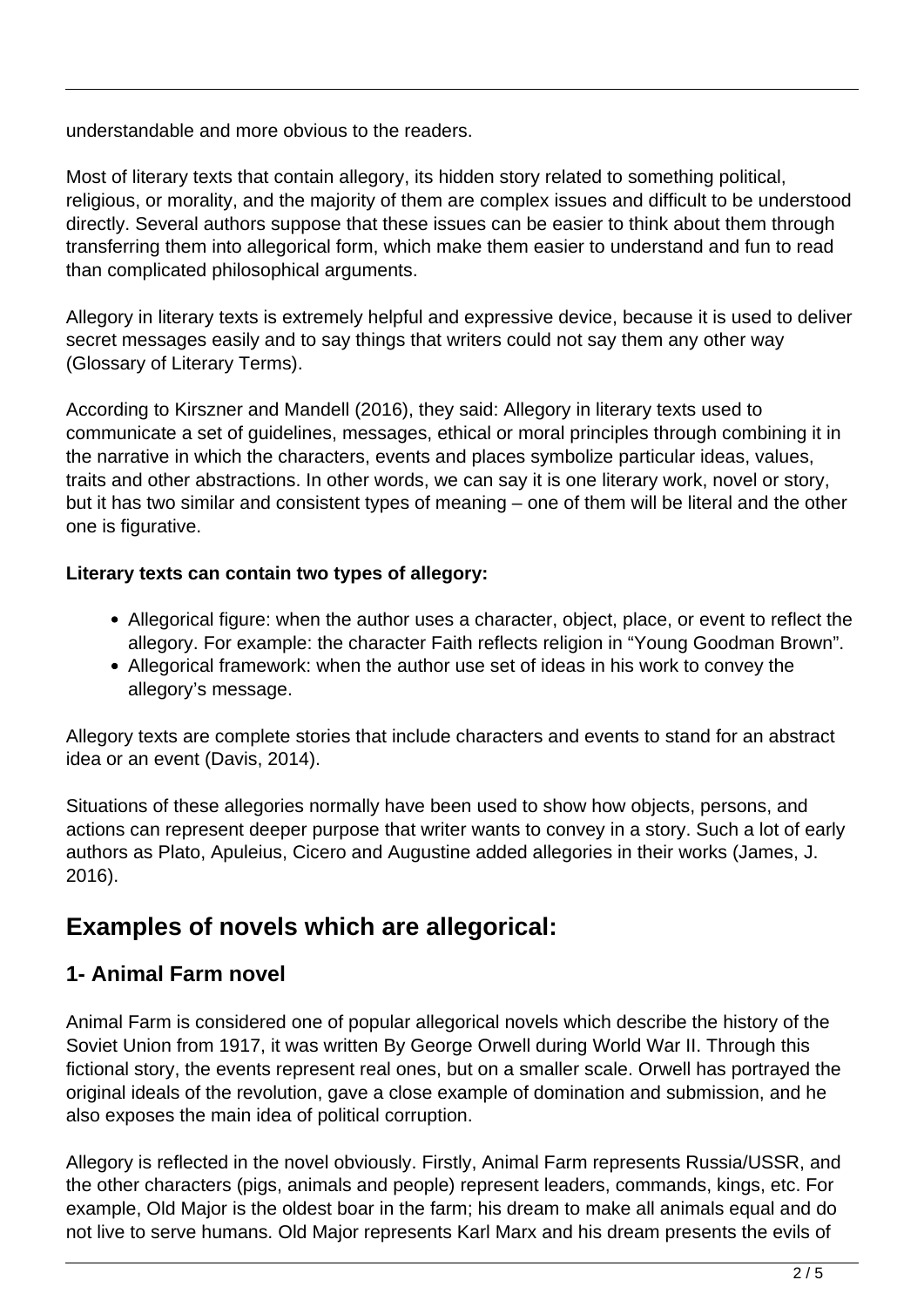capitalism and communism. Snowball is a leader pig and wanted to spread the word 'Animal Farm' to the neighboring farms. Snowball represents Leon Trotsky and he had the same function, to spread the word 'communism' to other nations. Finally, Squealer is the pig who spreads messages to support the leader's goals. It is not a symbol for a particular person, but an embodiment of hypocrisy in general.

Next, humans in this novel such as, Mr. and Mrs. Jones are the cruel and incompetent owners of the farm; they represent the czar of Russia and his wife, Nicholas II and Alexandra, who were unpopular. Mr. Pilkington, the neighboring gentleman farmer, is a symbol for the U.S. and the U.K. Mr. Frederick, the shrewd neighboring farmer represents Hitler. Mr. Whymper acts as a mediator between Animal Farm and the humans to get money. He represents the naive westerners who spread the communist message for personal profit.

Also, all events of the revolution in the farm describe the beginning of the revolution in Russian; for example, an expulsion of the humans after the farmers forgot to put food for the animals is an allusion to the Russian Revolution which led to the removal of the Czar. The sequence of events in the novel continue as the stages of that revolution. For example, the argument between Napoleon and Snowball about the rule in Animal Farm, it is similar to Stalin wanting 'Socialism in one country' and Trotsky's theory of 'Permanent Revolution.'

### **2- The Pilgrim's Progress**

The Pilgrim's Progress story in a book which written by John Bunyan, it has been published in 1678. He was the main character in his book which its subject about a journey of Christian from the City of Destruction to Celestial City which stands for heaven. The Pilgrim's Progress includes a lot of forms which represent allegory in different aspects of the plot, the names of the characters, events, objects, and even its circumstances.

The Pilgrim's Progress is well-known allegorical story, it had two meanings, surface meaning and hidden meaning. The surface is reflected in an adventure of Christian full with different actions scenes. The other hidden meaning express an essential message, it conveys moral principles about the sedulity of a human being in trying to find his soul's salvation to get God's grace. Christian's journey is not similar to any normal adventure, because it is considered a reflection of Human's spiritual journey since his birth until death comes to take his soul for an endless life.

Bunyan has put as an allegory name of the central character, Christian. A burden in his back appear in the story to represent his faults and sins, also the book in his hand used to refer to Bible. Events contain a lot important allegories. For example, there is a form of allegories lies in Vanity town where Christian and his pilgrim reject to be interested in the merchandise that are displayed and they decide to buy truth. In this scene, there is a representation of worldly and carnal desires which are successfully defeated by the strength of Christian and Faithful.

There is no part in the Pilgrim's Progress story does not contain allegory. Bunyan intended to provide a lot of allegories in order to mention some serious matters and issues, by using personification, metaphor, allegory and different figures of speech, which allow the reader to realize the moral values and general conceptions which are related to one's spiritual journey and helped to gain soul's salvation.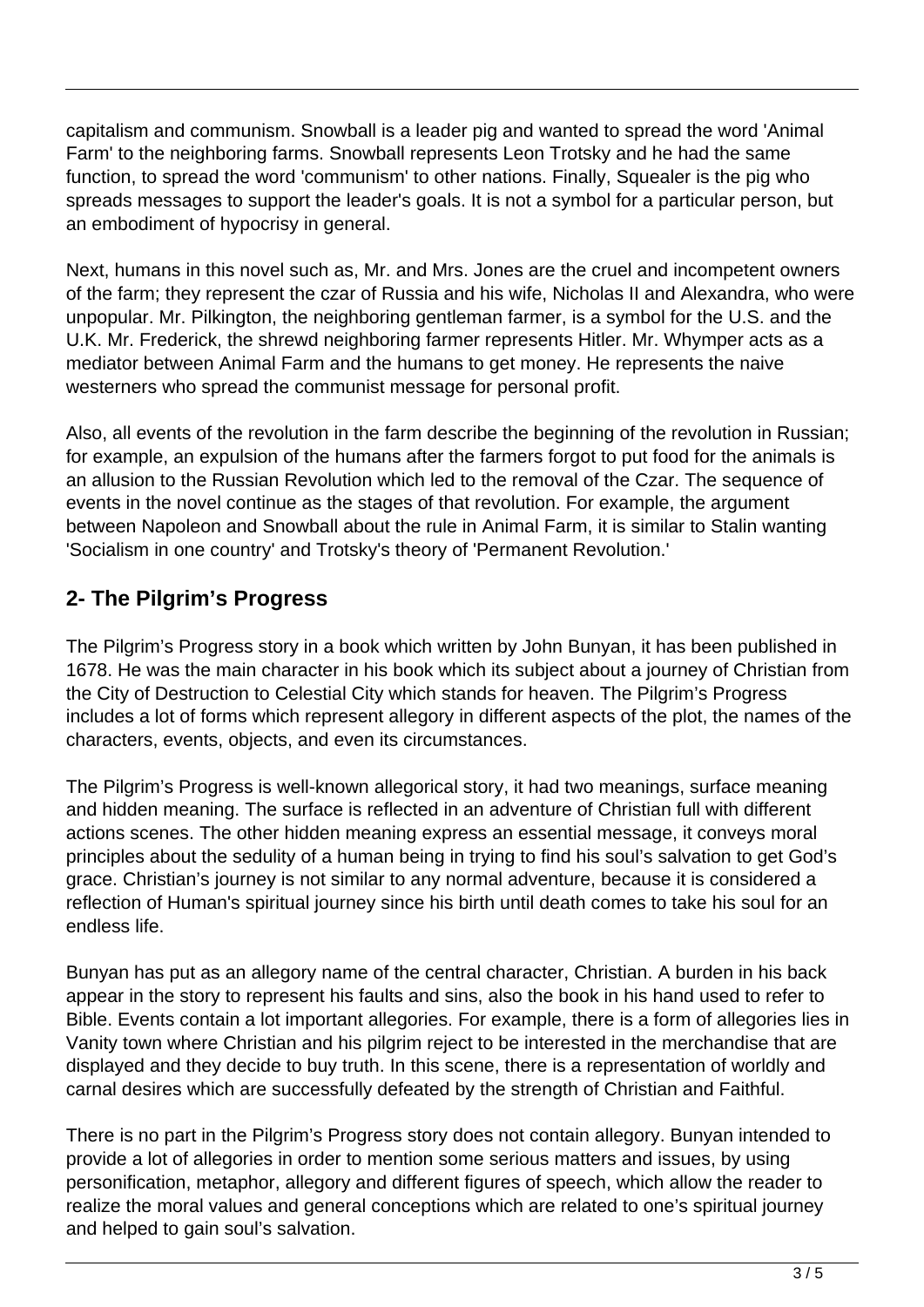#### **3- The Little Prince**

The Little Prince is written by Saint-Exupéry during World War II, after Germany's infestation of France when it has obliged him to leave his homeland to flee to New York and give up aviation, his childhood dream. These events which affected the writer make him use allegory in 'The Little Prince' to express cruel thoughts and memories because of the European War, that made him forced to leave his dream and homeland. The story talks about childhood, this is a clear indication to the narrator's nostalgia for his childhood, and it means that Saint-Exupéry has a desire to return again to France and hope of living in a peace.

The clearest allegory in this novel is its glorification of childhood like innocence, and an accusation of the spiritual decay. Other allegories appeared gradually because some events in the story used to represent events that have been taken from Saint-Exupéry's own life and his circumstances of war in his childhood, also Saint-Exupéry may sees himself in both characters as the narrator and the little prince.

The similarity in his narrator, Saint-Exupéry was a pilot, crashed in desert, and a kind of mystical revelation applied there. In addition, The prince character contains different aspects of Saint-Exupéry character, this similarity absolutely used by Saint-Exupéry to reflects his philosophy and aspirations. Also, in the beggining of the story, the prince was explorer and traveler of the skies; this is one of the common traits that is shared between the prince and the narrator.

Allegory can appear obviously in The prince's relationship with the rose, because it is fairly representative of Saint-Exupéry's relationship with his wife. Accordingly, this story can be read as a allegory for something else, it is process of introspection itself, because there are two halves of the same person, meet together and learn from each other. You may notice repeated allegories of death and evil in The Little Prince, the predominant explanation say it is as indications to Nazi Germany, which undoubtedly was influenced this story by the tenor of World War II

#### **4- The Faerie Queene**

The Faerie Queene is one of most important English epics, it is written by Edmund Spenser. Book I and II published in 1590, and then republished with the whole collection in 1596. In The Faerie Queene, Spenser applies an allegory: The characters of his far-off, fanciful 'Faerie Land' have an allegorical meaning used to reflect characters in our real world.

The characters and events are allegorical. For example, the poet talks about the journey of two knights, they called Redcrosse and Britomart, and in the story the narrator wants to examine the two virtues which are considered very essential and important in Christian life 'Holiness and Chastity'.

Redcrosse, the knight who represents Holiness, he is allegorical character in the poem because he means the Apostle Peter: In his eagerness to serve his Lord. In the other side, Britomart, he is also another allegorical character which reflects the virtue of Chastity. it already has inside strength to resist lust, which is what Spenser thinks as true Christian love: moderation.

Spenser has a list contains set of evils is the Catholic Church, and this enmity contains allegory